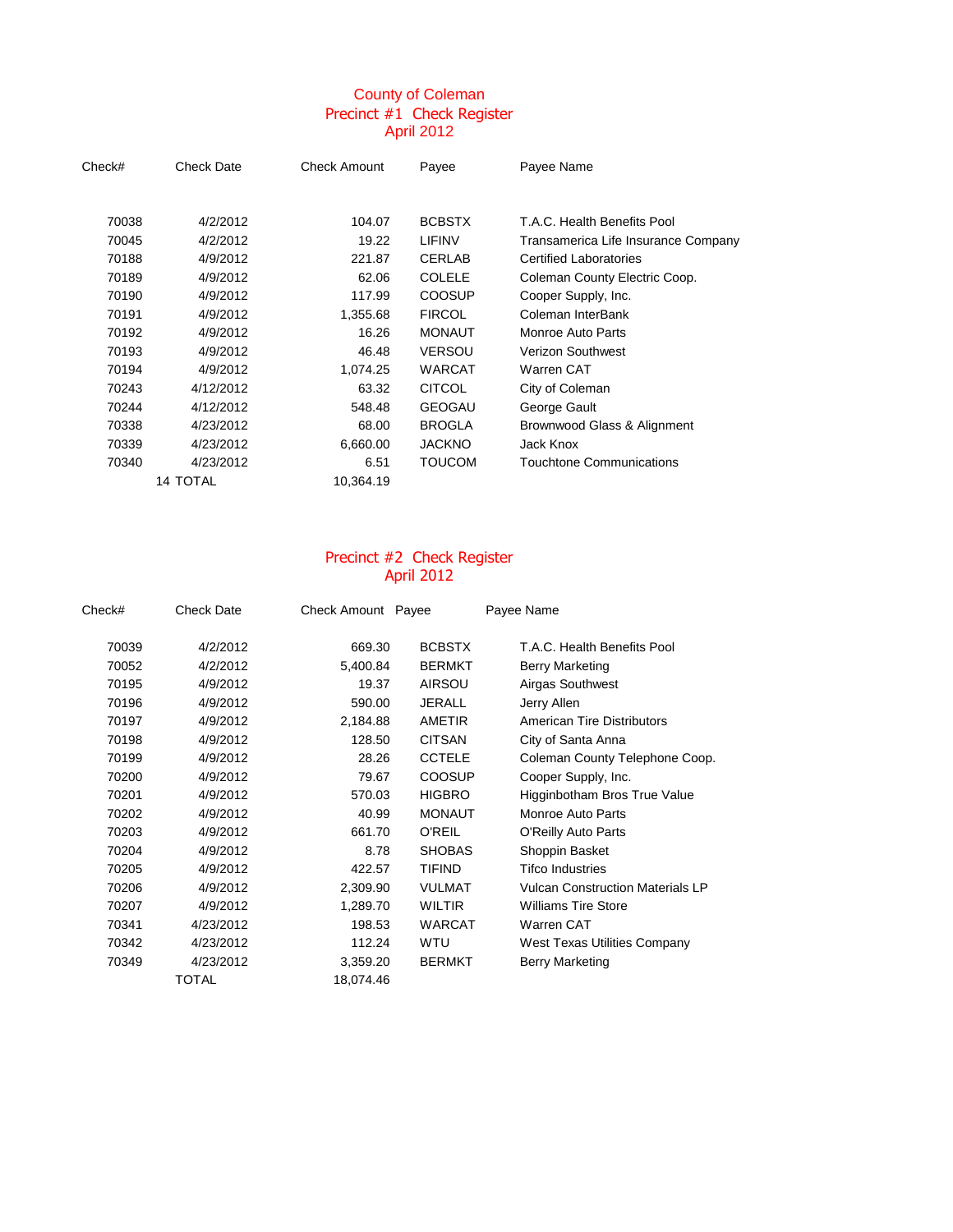#### Precinct #3 Check Register April 2012

| Check# | Check Date | Check Amount Payee |               | Payee Name                                     |
|--------|------------|--------------------|---------------|------------------------------------------------|
| 70040  | 4/2/2012   | 201.32             | <b>BCBSTX</b> | T.A.C. Health Benefits Pool                    |
| 70050  | 4/2/2012   | 38.46              | <b>GUARDI</b> | Guardian - Appleton                            |
| 70208  | 4/9/2012   | 31.36              | <b>COLELE</b> | Coleman County Electric Coop.                  |
| 70209  | 4/9/2012   | 23.64              | <b>CCTELE</b> | Coleman County Telephone Coop.                 |
| 70210  | 4/9/2012   | 22.21              | <b>COLWAT</b> | <b>Coleman County Special Utility District</b> |
| 70211  | 4/9/2012   | 419.22             | <b>COOSUP</b> | Cooper Supply, Inc.                            |
| 70212  | 4/9/2012   | 51.93              | <b>DUNDIS</b> | Trashaway/Duncan #691                          |
| 70213  | 4/9/2012   | 1,936.68           | <b>FIRCOL</b> | Coleman InterBank                              |
| 70214  | 4/9/2012   | 101.14             | <b>HIGBRO</b> | Higginbotham Bros True Value                   |
| 70215  | 4/9/2012   | 720.00             | JERALL        | Jerry Allen                                    |
| 70216  | 4/9/2012   | 63.00              | <b>JOHFEE</b> | Johnson Feed Barn                              |
| 70217  | 4/9/2012   | 43.10              | <b>JOHIMP</b> | Johnson Implement Company                      |
| 70218  | 4/9/2012   | 223.00             | <b>MONAUT</b> | Monroe Auto Parts                              |
| 70219  | 4/9/2012   | 1,280.24           | WILTIR        | <b>Williams Tire Store</b>                     |
| 70236  | 4/9/2012   | 4,226.50           | <b>BERMKT</b> | Berry Marketing                                |
| 70343  | 4/23/2012  | 531.73             | WARCAT        | Warren CAT                                     |
| 70350  | 4/23/2012  | 1,278.32           | <b>BERMKT</b> | Berry Marketing                                |
|        | 17 TOTAL   | 11,191.85          |               |                                                |

#### Precinct #4 Check Register April 2012

| Check# | <b>Check Date</b> | Check Amount Payee |               | Payee Name                                     |
|--------|-------------------|--------------------|---------------|------------------------------------------------|
| 70041  | 4/2/2012          | 6.54               | <b>BCBSTX</b> | T.A.C. Health Benefits Pool                    |
| 70051  | 4/2/2012          | 76.49              | <b>GUARDI</b> | Guardian - Appleton                            |
| 70220  | 4/9/2012          | 87.83              | <b>ALLWAS</b> | <b>Allied Waste Services</b>                   |
| 70221  | 4/9/2012          | 130.03             | <b>CERLAB</b> | <b>Certified Laboratories</b>                  |
| 70222  | 4/9/2012          | 64.79              | <b>COLELE</b> | Coleman County Electric Coop.                  |
| 70223  | 4/9/2012          | 24.62              | <b>COLWAT</b> | <b>Coleman County Special Utility District</b> |
| 70224  | 4/9/2012          | 209.95             | <b>COOSUP</b> | Cooper Supply, Inc.                            |
| 70225  | 4/9/2012          | 23.24              | <b>JOHIMP</b> | Johnson Implement Company                      |
| 70226  | 4/9/2012          | 898.99             | <b>KIRSMI</b> | Kirby-Smith Machinery, Inc.                    |
| 70227  | 4/9/2012          | 382.50             | <b>MIDAME</b> | Mid-American Research Chemical                 |
| 70228  | 4/9/2012          | 189.05             | <b>MONAUT</b> | Monroe Auto Parts                              |
| 70229  | 4/9/2012          | 673.40             | <b>MILDIR</b> | Miller Dirt Work                               |
| 70230  | 4/9/2012          | 49.99              | <b>PATPUM</b> | Patriot Pump and Supply Company                |
| 70231  | 4/9/2012          | 32,048.14          | <b>WARCAT</b> | Warren CAT                                     |
| 70232  | 4/9/2012          | 764.77             | <b>WILTIR</b> | <b>Williams Tire Store</b>                     |
| 70233  | 4/9/2012          | 42.15              | <b>VERSOU</b> | Verizon Southwest                              |
| 70344  | 4/23/2012         | 34.10              | <b>ABISAL</b> | Abilene Sales Inc.                             |
| 70345  | 4/23/2012         | 42.50              | <b>COLMAC</b> | Coleman Machine & Welding                      |
| 70346  | 4/23/2012         | 575.10             | <b>REDBUD</b> | Red Bud Supply Inc.                            |
| 70347  | 4/23/2012         | 6.97               | <b>TOUCOM</b> | <b>Touchtone Communications</b>                |
| 70351  | 4/23/2012         | 2,435.66           | <b>BERMKT</b> | Berry Marketing                                |
|        | 21 TOTAL          | 38.766.81          |               |                                                |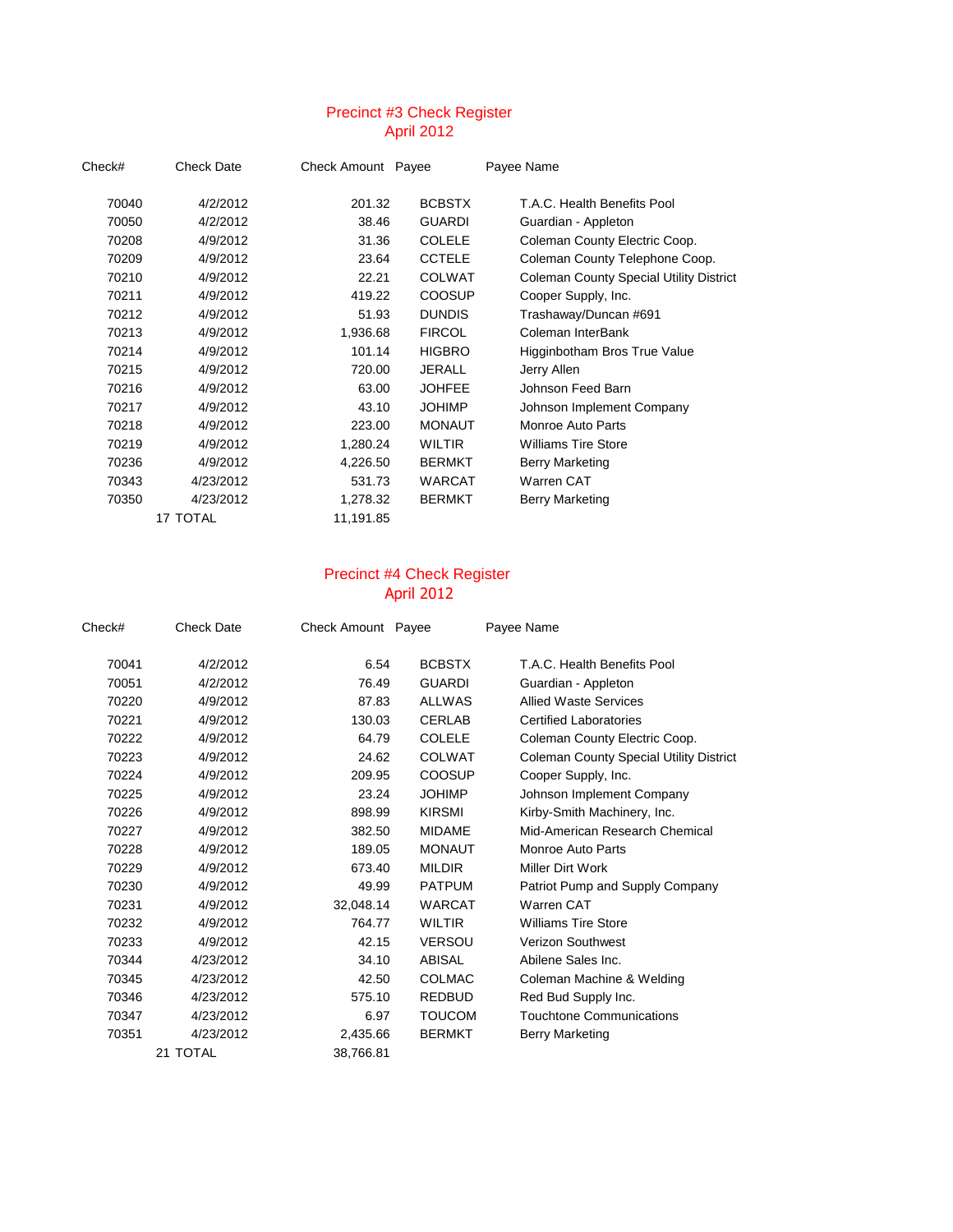# April 2012 General Road & Bridge Fund Check Register

| Check# | <b>Check Date</b> | Check Amount Payee |               | Payee Name                             |
|--------|-------------------|--------------------|---------------|----------------------------------------|
| 70037  | 4/2/2012          | 9,086.10           | <b>BCBSTX</b> | T.A.C. Health Benefits Pool            |
| 70043  | 4/2/2012          | 28.90              | <b>CONSEC</b> | Washington National Insurance Co.      |
| 70046  | 4/2/2012          | 220.00             | <b>LISTBL</b> | <b>Blue Cross Blue Shield of Texas</b> |
| 70047  | 4/2/2012          | 31.90              | <b>TRALIF</b> | Conseco Life Insurance Co.             |
| 70049  | 4/2/2012          | 83.08              | <b>GUARDI</b> | Guardian - Appleton                    |
| 70180  | 4/9/2012          | 15,055.68          | ALL&AL        | Allen & Allen                          |
| 70181  | 4/9/2012          | 232.15             | <b>BABWEL</b> | Baber Welding                          |
| 70182  | 4/9/2012          | 5,000.00           | <b>CENCOL</b> | Central Colorado SWCD No. 550          |
| 70183  | 4/9/2012          | 453.14             | <b>JOHIMP</b> | Johnson Implement Company              |
| 70184  | 4/9/2012          | 328.70             | <b>MONAUT</b> | <b>Monroe Auto Parts</b>               |
| 70185  | 4/9/2012          | 59.20              | <b>TRIBLA</b> | Triple Blade & Steel                   |
| 70186  | 4/9/2012          | 150.00             | <b>WILTIR</b> | <b>Williams Tire Store</b>             |
| 70187  | 4/9/2012          | 351.28             | <b>COOSUP</b> | Cooper Supply, Inc.                    |
|        | 13 TOTAL          | 31,080.13          |               |                                        |
|        |                   | 32,537.86          |               | Payroll                                |
|        |                   | 3,031.00           |               | <b>Payroll Taxes</b>                   |
|        |                   | 5,174.28           |               | Retirement                             |
|        |                   | 40,000.00          |               | Transfers to precincts                 |

#### General Fund Check Register April 2012

| Check# | <b>Check Date</b> | Check Amount Payee |               | Payee Name                          |
|--------|-------------------|--------------------|---------------|-------------------------------------|
| 70035  | 4/2/2012          | 874.18             | <b>TACUNE</b> | Texas Association of Counties       |
| 70036  | 4/2/2012          | 15,615.69          | <b>BCBSTX</b> | T.A.C. Health Benefits Pool         |
| 70042  | 4/2/2012          | 129.75             | <b>CONSEC</b> | Washington National Insurance Co.   |
| 70044  | 4/2/2012          | 206.07             | <b>LIFINV</b> | Transamerica Life Insurance Company |
| 70048  | 4/2/2012          | 1,036.06           | <b>GUARDI</b> | Guardian - Appleton                 |
| 70053  | 4/5/2012          |                    |               | Tiffany D Zirkle                    |
| 70054  | 4/5/2012          |                    |               | Nancy G Baker                       |
| 70055  | 4/5/2012          |                    |               | Carla J Berry                       |
| 70056  | 4/5/2012          |                    |               | Christin D Burris                   |
| 70057  | 4/5/2012          |                    |               | Willaim N Campbell                  |
| 70058  | 4/5/2012          |                    |               | Christine D Connelly                |
| 70059  | 4/5/2012          |                    |               | David L Dunlap                      |
| 70060  | 4/5/2012          |                    |               | Jarvis M George                     |
| 70061  | 4/5/2012          |                    |               | Beverly K Harris                    |
| 70062  | 4/5/2012          |                    |               | Darlene A Huddle                    |
| 70063  | 4/5/2012          |                    |               | Cathryn R LeMay                     |
| 70064  | 4/5/2012          |                    |               | Margie K Mayo                       |
| 70065  | 4/5/2012          |                    |               | Patricia S McMillan                 |
|        |                   |                    |               |                                     |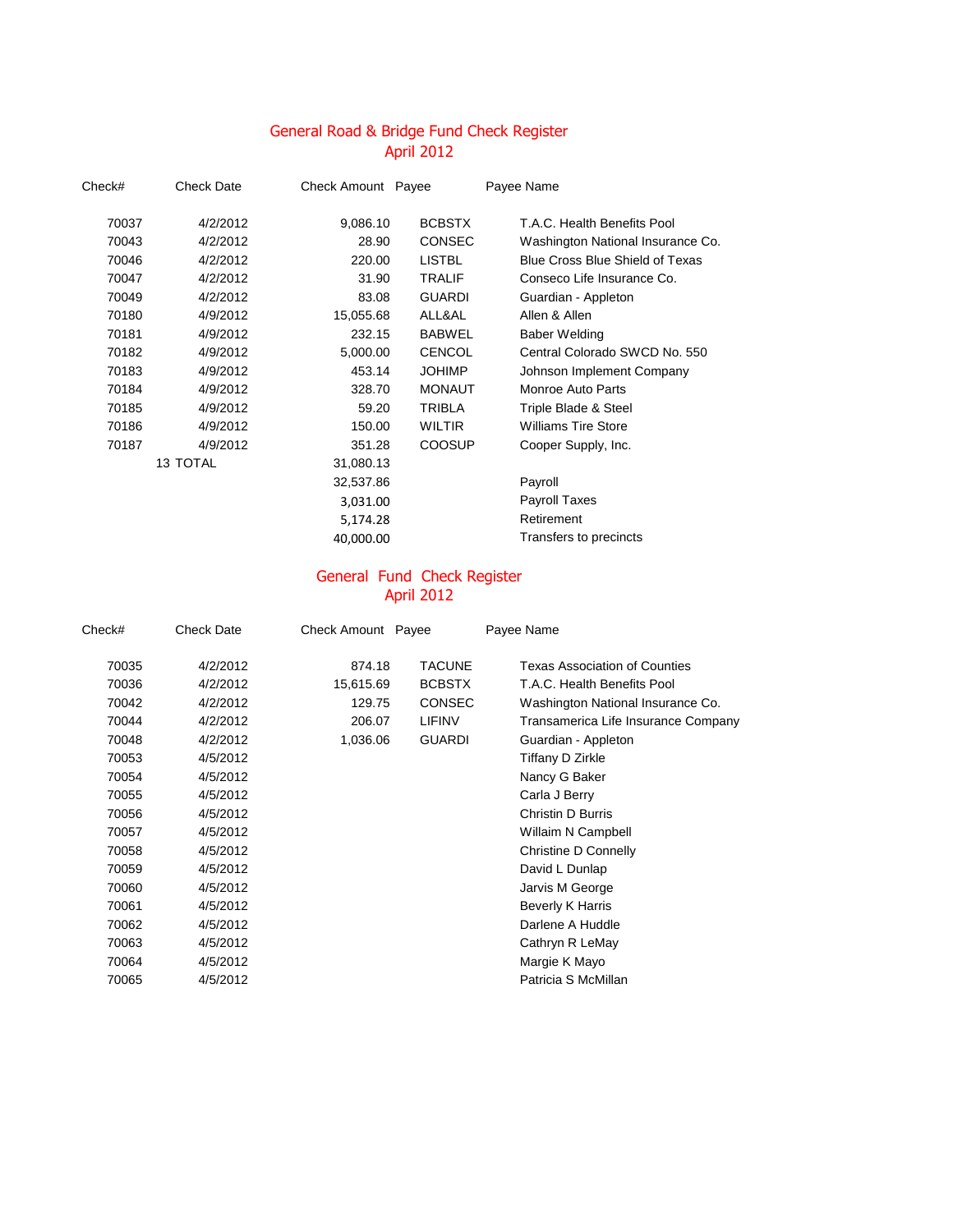| 70066 | 4/5/2012 |      |               | Stacey D Men          |
|-------|----------|------|---------------|-----------------------|
| 70067 | 4/5/2012 |      |               | Joe L Rose            |
| 70068 | 4/5/2012 |      |               | Jamie L Tramı         |
| 70069 | 4/5/2012 |      |               | Joe D Watson          |
| 70070 | 4/5/2012 |      |               | Richard L Bea         |
| 70071 | 4/5/2012 |      |               | <b>Bobby A Davis</b>  |
| 70072 | 4/5/2012 |      |               | Johnny M Step         |
| 70073 | 4/5/2012 |      |               | Darrell L Walk        |
| 70074 | 4/5/2012 |      |               | Mark L Willian        |
| 70075 | 4/5/2012 |      |               | Bobby J Croft         |
| 70076 | 4/5/2012 |      |               | <b>Terry G Fortur</b> |
| 70077 | 4/5/2012 |      |               | Ollie W Rober         |
| 70078 | 4/5/2012 |      |               | Eddie W Dillar        |
| 70079 | 4/5/2012 |      |               | William J Morr        |
| 70080 | 4/5/2012 |      |               | David P Peepl         |
| 70081 | 4/5/2012 |      |               | Scotty W Law          |
| 70082 | 4/5/2012 |      |               | Alejandro T Ro        |
| 70083 | 4/5/2012 |      |               | Mark R Smith          |
| 70084 | 4/5/2012 |      |               | Robert L Bowe         |
| 70085 | 4/5/2012 |      |               | Cody L Burris         |
| 70086 | 4/5/2012 |      |               | Mackie J Walt         |
| 70087 | 4/4/2012 | 6.00 | <b>ZZMISC</b> | Gib Foster            |
| 70088 | 4/4/2012 | 6.00 | ZZMISC        | Maria L. Arella       |
| 70089 | 4/4/2012 | 6.00 | ZZMISC        | <b>Cheryl Brooks</b>  |
| 70090 | 4/4/2012 | 6.00 | ZZMISC        | Saraah Beyers         |
| 70091 | 4/4/2012 | 6.00 | ZZMISC        | James Ellerbe         |
| 70092 | 4/4/2012 | 6.00 | ZZMISC        | Carla J. Bail         |
| 70093 | 4/4/2012 | 6.00 | ZZMISC        | <b>Betty Rolfe</b>    |
| 70094 | 4/4/2012 | 6.00 | ZZMISC        | Kenneth Hamı          |
| 70095 | 4/4/2012 | 6.00 | ZZMISC        | Misty Needhar         |
| 70096 | 4/4/2012 | 6.00 | ZZMISC        | <b>Sherry Torres</b>  |
| 70097 | 4/4/2012 | 6.00 | <b>ZZMISC</b> | Sherrie DeLec         |
| 70098 | 4/4/2012 | 6.00 | <b>ZZMISC</b> | Loyd Wendell          |
| 70099 | 4/4/2012 | 6.00 | ZZMISC        | Carol Ann Will        |
| 70100 | 4/4/2012 | 6.00 | <b>ZZMISC</b> | Yolinda Westo         |
| 70101 | 4/4/2012 | 6.00 | <b>ZZMISC</b> | Justin Drew M         |
| 70102 | 4/4/2012 | 6.00 | <b>ZZMISC</b> | Chris Brann           |
| 70103 | 4/4/2012 | 6.00 | ZZMISC        | <b>Bobby Cox</b>      |
| 70104 | 4/4/2012 | 6.00 | ZZMISC        | Holly Fought          |
| 70105 | 4/4/2012 | 6.00 | <b>ZZMISC</b> | Virginia Lynn 7       |
| 70106 | 4/4/2012 | 6.00 | ZZMISC        | Keena Kincaid         |
| 70107 | 4/4/2012 | 6.00 | <b>ZZMISC</b> | Debra Halfmar         |
| 70108 | 4/4/2012 | 6.00 | <b>ZZMISC</b> | Laurie Cogdill        |
| 70109 | 4/4/2012 | 6.00 | <b>ZZMISC</b> | Wayne Barnet          |
| 70110 | 4/4/2012 | 6.00 | ZZMISC        | Rosemary A. S         |
| 70111 | 4/4/2012 | 6.00 | <b>ZZMISC</b> | <b>Terrance Bunt</b>  |
| 70112 | 4/4/2012 | 6.00 | ZZMISC        | Clyde N. Save         |
| 70113 | 4/4/2012 | 6.00 | <b>ZZMISC</b> | Gail Kirven           |
| 70114 | 4/4/2012 | 6.00 | <b>ZZMISC</b> | James Nall            |
| 70115 | 4/4/2012 | 6.00 | <b>ZZMISC</b> | <b>Rick Adams</b>     |
| 70116 | 4/4/2012 | 6.00 | ZZMISC        | Angela Dawn           |
| 70117 | 4/4/2012 | 3.00 | ZZMISC        | William A. Hic        |
| 70118 | 4/4/2012 | 3.00 | ZZMISC        | Ramona S. De          |
| 70119 | 4/4/2012 | 6.00 | ZZMISC        | <b>Charles Kenne</b>  |
| 70120 | 4/4/2012 | 6.00 | ZZMISC        | Christi McGee         |
| 70121 | 4/4/2012 | 6.00 | ZZMISC        | Chris Dixon           |
| 70122 | 4/4/2012 | 6.00 | <b>ZZMISC</b> | Jamie McNutt-         |

ey D Mendoza ie L Trammell D Watson ard L Beal by A Davis nny M Stephenson rell L Walker k L Williams by J Croft y G Fortune W Roberson, Jr. ie W Dillard am J Morris id P Peeples, III tty W Lawrence andro T Romero ert L Bowen kie J Walters ia L. Arellano ryl Brooks ah Beyers es Ellerbe neth Hammarstrom y Needham rry Torres rrie DeLeon d Wendell Rice I Ann Williams nda Weston in Drew McKeown y Fought inia Lynn Tinney na Kincaid ra Halfmann rie Cogdill me Barnett emary A. Shubertt ance Bunton le N. Saverance ela Dawn Whittington am A. Hicks ona S. Dela Rosa rles Kennedy ie McNutt-Erwin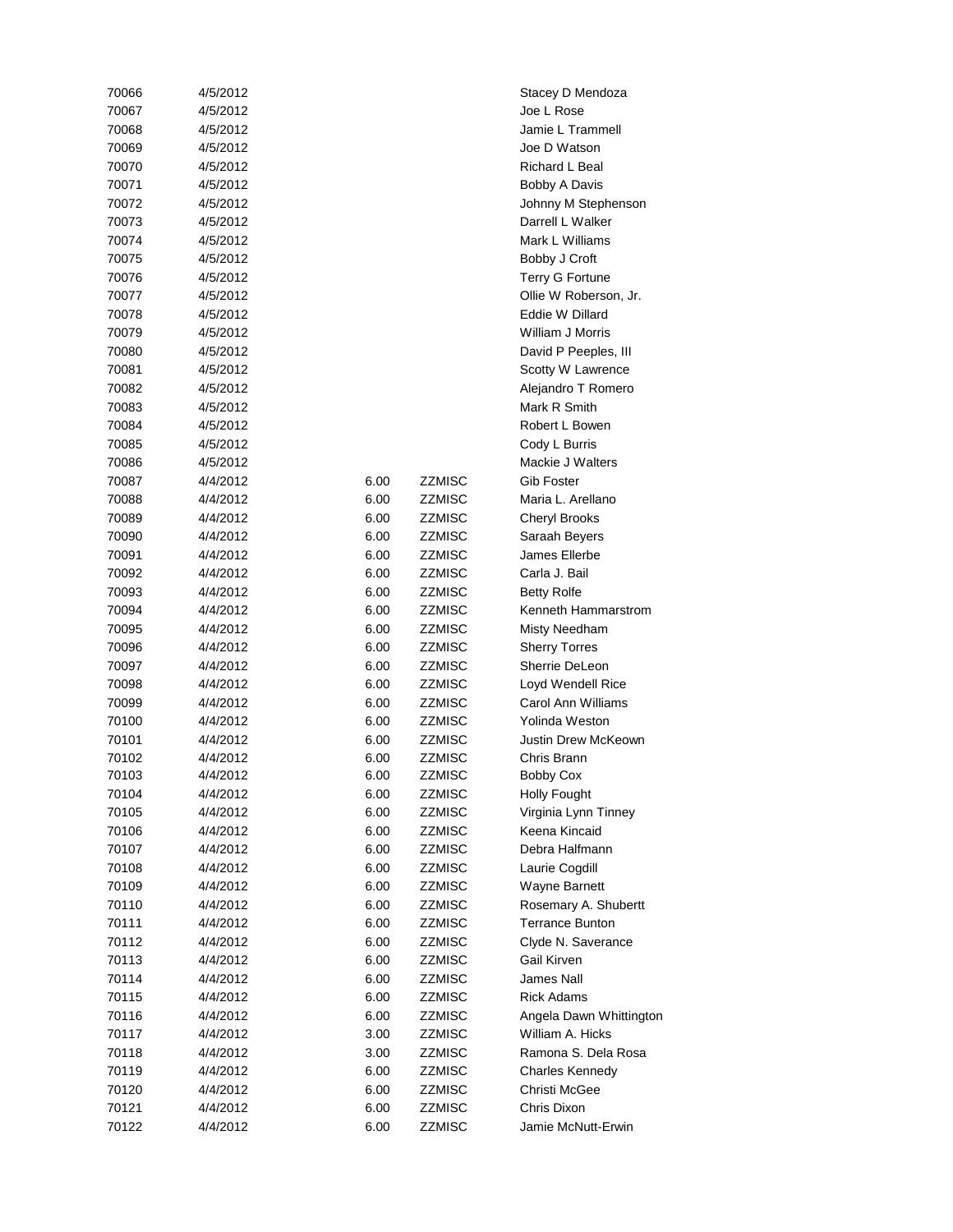| 70123 | 4/4/2012 | 6.00      | ZZMISC        | Jimmy L. Freeman                           |
|-------|----------|-----------|---------------|--------------------------------------------|
| 70124 | 4/4/2012 | 6.00      | ZZMISC        | <b>Curtis Fellers</b>                      |
| 70125 | 4/4/2012 | 90.00     | <b>CHIWEL</b> | Coleman County Child Welfare               |
| 70126 | 4/5/2012 |           |               | Connie Y Beloat                            |
| 70127 | 4/5/2012 |           |               | Leslie W Cogdill                           |
| 70128 | 4/5/2012 |           |               | Linda M Hammonds                           |
| 70129 | 4/5/2012 |           |               | Raymond E Jones, Sr.                       |
| 70130 | 4/5/2012 |           |               | Jackie D Kenney                            |
| 70131 | 4/5/2012 |           |               | Archie W Lancaster                         |
| 70132 | 4/5/2012 |           |               | Jessie W Laws                              |
| 70133 | 4/5/2012 |           |               | Vickie S Melot                             |
| 70134 | 4/5/2012 |           |               | Natasha G Moody                            |
|       |          |           |               |                                            |
| 70135 | 4/5/2012 |           |               | Gerald L Pond                              |
| 70136 | 4/5/2012 |           |               | Robert W Turner                            |
| 70137 | 4/5/2012 |           |               | Cindy L Watson                             |
| 70138 | 4/5/2012 |           |               | Jeromy Watson                              |
| 70139 | 4/5/2012 |           |               | Willie D Williams                          |
| 70140 | 4/5/2012 |           |               | Daniel L Wipff                             |
| 70141 | 4/9/2012 | 227.18    | <b>CCTAX</b>  | Coleman County Tax Assessor-Collect        |
| 70142 | 4/9/2012 | 312.48    | XERCOR        | <b>Xerox Corporation</b>                   |
| 70143 | 4/9/2012 | 175.00    | TAXASS        | Tax Assessor-Collector Assn.               |
| 70144 | 4/9/2012 | 750.00    | <b>BRITHU</b> | <b>Britt Thurman Attorney</b>              |
| 70145 | 4/9/2012 | 2,325.00  | TOMWAT        | <b>Thomas Watson</b>                       |
| 70146 | 4/9/2012 | 375.00    | <b>MONSHE</b> | Monte Sherrod Attorney                     |
| 70147 | 4/9/2012 | 630.00    | EARSCO        | Earnest W. Scott                           |
| 70148 | 4/9/2012 | 194.70    | ABICOU        | Abilene Court Reporters                    |
| 70149 | 4/9/2012 | 18.00     | MAYDIS        | Margie Mayo District clerk                 |
| 70150 | 4/9/2012 | 172.70    | <b>TOSFIN</b> | <b>Toshiba Financial Services</b>          |
| 70151 | 4/9/2012 | 210.00    | UNITEX        | The Univ.of TX.School of Law               |
| 70152 | 4/9/2012 | 41.15     | ACSGOV        | <b>Affiliated Computer Services</b>        |
| 70153 | 4/9/2012 | 200.00    | <b>PAUJEN</b> | Paul Jensen                                |
| 70154 | 4/9/2012 | 62.88     | <b>ORKPES</b> | Orkin Pest Control                         |
| 70155 | 4/9/2012 | 194.53    | <b>SIRFIN</b> | Sirchie Finger Print Labs, Inc.            |
| 70156 | 4/9/2012 | 160.00    | UNIELE        | United Elevator Service Inc                |
| 70157 | 4/9/2012 | 58.48     | TYSPHA        | <b>Tyson Pharmacy</b>                      |
| 70158 | 4/9/2012 | 50.60     | <b>BLEFOR</b> | <b>Bledsoe Ford-Mercury</b>                |
|       |          |           | CHR&DE        | Coleman Chronicle & DV                     |
| 70159 | 4/9/2012 | 195.00    |               |                                            |
| 70160 | 4/9/2012 | 338.57    | QUICOR        | <b>Quill Corporation</b>                   |
| 70161 | 4/9/2012 | 98.50     | WILTIR        | Williams Tire Store                        |
| 70162 | 4/9/2012 | 480.95    | <b>SPRINT</b> | <b>SPRINT</b>                              |
| 70163 | 4/9/2012 | 245.67    | <b>HIGBRO</b> | Higginbotham Bros True Value               |
| 70164 | 4/9/2012 | 1,612.75  | <b>SHOBAS</b> | Shoppin Basket                             |
| 70165 | 4/9/2012 | 416.66    | <b>COMCOR</b> | <b>District Adult Probation Department</b> |
| 70166 | 4/9/2012 | 17.16     | ADVOFF        | Advantage Office Products LLC              |
| 70167 | 4/9/2012 | 2,400.00  | <b>TEXWIL</b> | Texas Wildlife Damage Mgnt Fd.             |
| 70168 | 4/9/2012 | 1,617.94  | <b>CITCOL</b> | City of Coleman                            |
| 70169 | 4/9/2012 | 793.65    | <b>TINEDW</b> | Tina Lamb, Court Reporter                  |
| 70170 | 4/9/2012 | 75.00     | TAYCOU        | Taylor County Juvenile Probation           |
| 70171 | 4/9/2012 | 29,543.17 | ALL&AL        | Allen & Allen                              |
| 70172 | 4/9/2012 | 2,465.29  | BERMAR        | Berry Marketing Inc.                       |
| 70173 | 4/9/2012 | 496.42    | WESTEX        | West Texas Fire Extinguisher, Inc.         |
| 70174 | 4/9/2012 | 177.60    | WELFAR        | Wells Fargo Financial Leasing              |
| 70175 | 4/9/2012 | 378.76    | <b>JOHPEA</b> | John Pearce                                |
| 70176 | 4/9/2012 | 101.49    | <b>VERSOU</b> | Verizon Southwest                          |
| 70177 | 4/9/2012 |           |               | Connie M Driskill                          |
| 70178 | 4/9/2012 |           |               | Tammy R McMillan                           |
| 70179 | 4/9/2012 |           |               | Shirley C Sansing                          |
|       |          |           |               |                                            |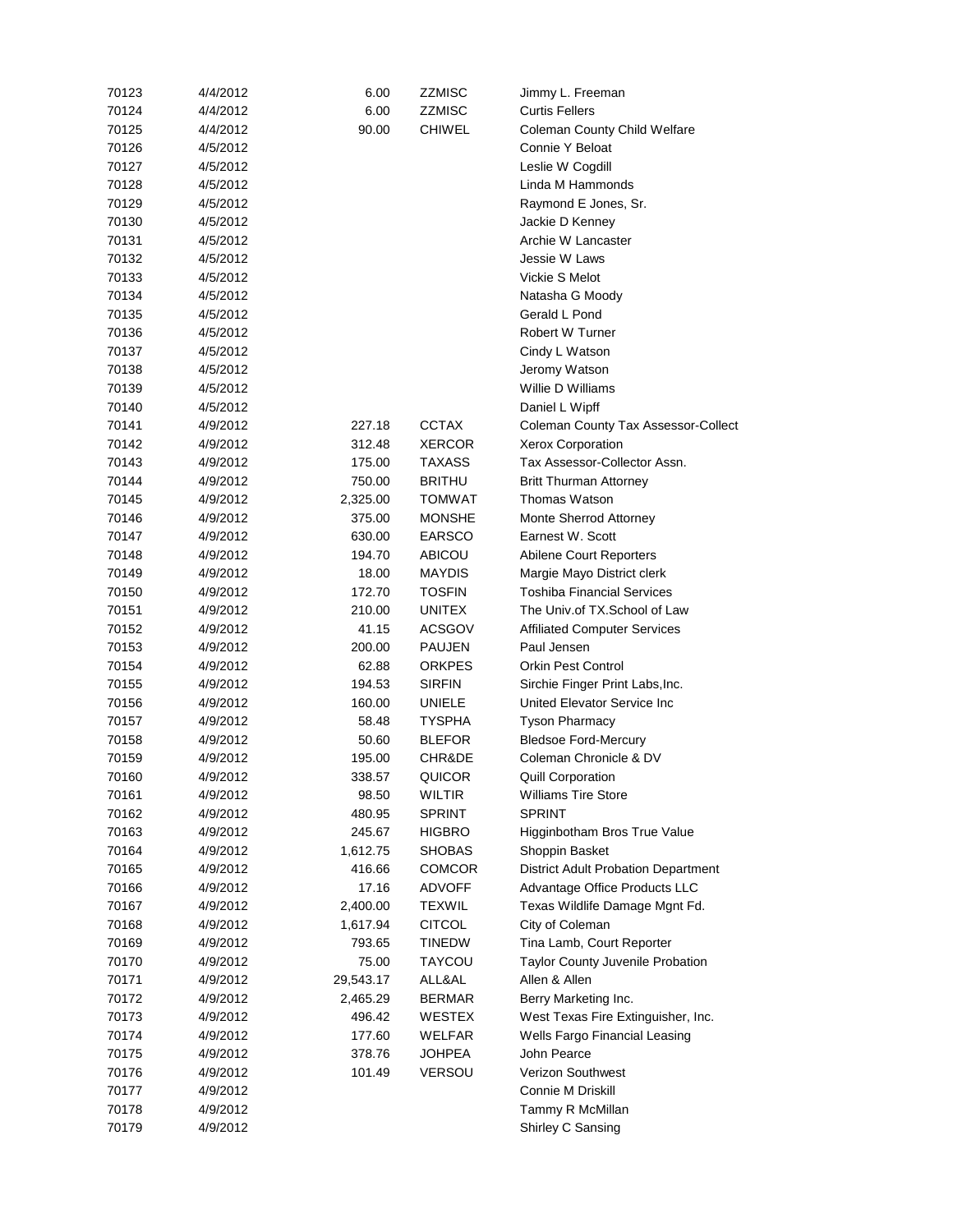| 70237 | 4/9/2012  | 99.76     | <b>AFLAC</b>  | AFLAC                               |
|-------|-----------|-----------|---------------|-------------------------------------|
| 70238 | 4/9/2012  | 12,553.80 | <b>LANCOM</b> | <b>Lan Communications</b>           |
| 70239 | 4/9/2012  | 2,294.10  | <b>HOCPRA</b> | Hochheim Prairie Insurance company  |
| 70240 | 4/10/2012 | 70.00     | <b>ELECOU</b> | Eleventh Court of Appeals           |
| 70241 | 4/11/2012 | 250.00    | MAYDIS        | Margie Mayo District clerk          |
| 70242 | 4/11/2012 | 1,091.00  | <b>CCOCLK</b> | <b>Stacey Mendoza County Clerk</b>  |
| 70245 | 4/16/2012 | 210.66    | <b>VERSOU</b> | <b>Verizon Southwest</b>            |
| 70246 | 4/20/2012 |           |               | Tiffany D Zirkle                    |
| 70247 | 4/20/2012 |           |               | Nancy G Baker                       |
| 70248 | 4/20/2012 |           |               | Carla J Berry                       |
| 70249 | 4/20/2012 |           |               | Christin D Burris                   |
| 70250 | 4/20/2012 |           |               | Willaim N Campbell                  |
| 70251 | 4/20/2012 |           |               | <b>Christine D Connelly</b>         |
| 70252 | 4/20/2012 |           |               | David L Dunlap                      |
| 70253 | 4/20/2012 |           |               | Jarvis M George                     |
|       |           |           |               |                                     |
| 70254 | 4/20/2012 |           |               | <b>Beverly K Harris</b>             |
| 70255 | 4/20/2012 |           |               | Darlene A Huddle                    |
| 70256 | 4/20/2012 |           |               | Tina G Lamb                         |
| 70257 | 4/20/2012 |           |               | Cathryn R LeMay                     |
| 70258 | 4/20/2012 |           |               | Margie K Mayo                       |
| 70259 | 4/20/2012 |           |               | Patricia S McMillan                 |
| 70260 | 4/20/2012 |           |               | Stacey D Mendoza                    |
| 70261 | 4/20/2012 |           |               | Darla R Quinney                     |
| 70262 | 4/20/2012 |           |               | Joe L Rose                          |
| 70263 | 4/20/2012 |           |               | Jamie L Trammell                    |
| 70264 | 4/20/2012 |           |               | Joe D Watson                        |
| 70265 | 4/20/2012 |           |               | Richard L Beal                      |
| 70266 | 4/20/2012 |           |               | Bobby A Davis                       |
| 70267 | 4/20/2012 |           |               | Johnny M Stephenson                 |
| 70268 | 4/20/2012 |           |               | Darrell L Walker                    |
| 70269 | 4/20/2012 |           |               | Mark L Williams                     |
| 70270 | 4/20/2012 |           |               | Bobby J Croft                       |
| 70271 | 4/20/2012 |           |               | Terry G Fortune                     |
| 70272 | 4/20/2012 |           |               | Ollie W Roberson, Jr.               |
| 70273 | 4/20/2012 |           |               | Eddie W Dillard                     |
| 70274 | 4/20/2012 |           |               | William J Morris                    |
| 70275 | 4/20/2012 |           |               | David P Peeples, III                |
| 70276 | 4/20/2012 |           |               | Scotty W Lawrence                   |
| 70277 | 4/20/2012 |           |               | Alejandro T Romero                  |
| 70278 | 4/20/2012 |           |               | Mark R Smith                        |
| 70279 | 4/20/2012 |           |               | Robert L Bowen                      |
| 70280 | 4/20/2012 |           |               | Cody L Burris                       |
| 70281 | 4/20/2012 |           |               | Mackie J Walters                    |
| 70282 | 4/19/2012 |           |               | Connie Y Beloat                     |
| 70283 | 4/19/2012 |           |               | Leslie W Cogdill                    |
| 70284 | 4/19/2012 |           |               | Linda M Hammonds                    |
| 70285 | 4/19/2012 |           |               | Raymond E Jones, Sr.                |
| 70286 | 4/19/2012 |           |               | Jackie D Kenney                     |
|       |           |           |               |                                     |
| 70287 | 4/19/2012 |           |               | Archie W Lancaster<br>Jessie W Laws |
| 70288 | 4/19/2012 |           |               |                                     |
| 70289 | 4/19/2012 |           |               | Vickie S Melot                      |
| 70290 | 4/19/2012 |           |               | Natasha G Moody                     |
| 70291 | 4/19/2012 |           |               | Gerald L Pond                       |
| 70292 | 4/19/2012 |           |               | Robert W Turner                     |
| 70293 | 4/19/2012 |           |               | Cindy L Watson                      |
| 70294 | 4/19/2012 |           |               | Jeromy Watson                       |
| 70295 | 4/19/2012 |           |               | Willie D Williams                   |